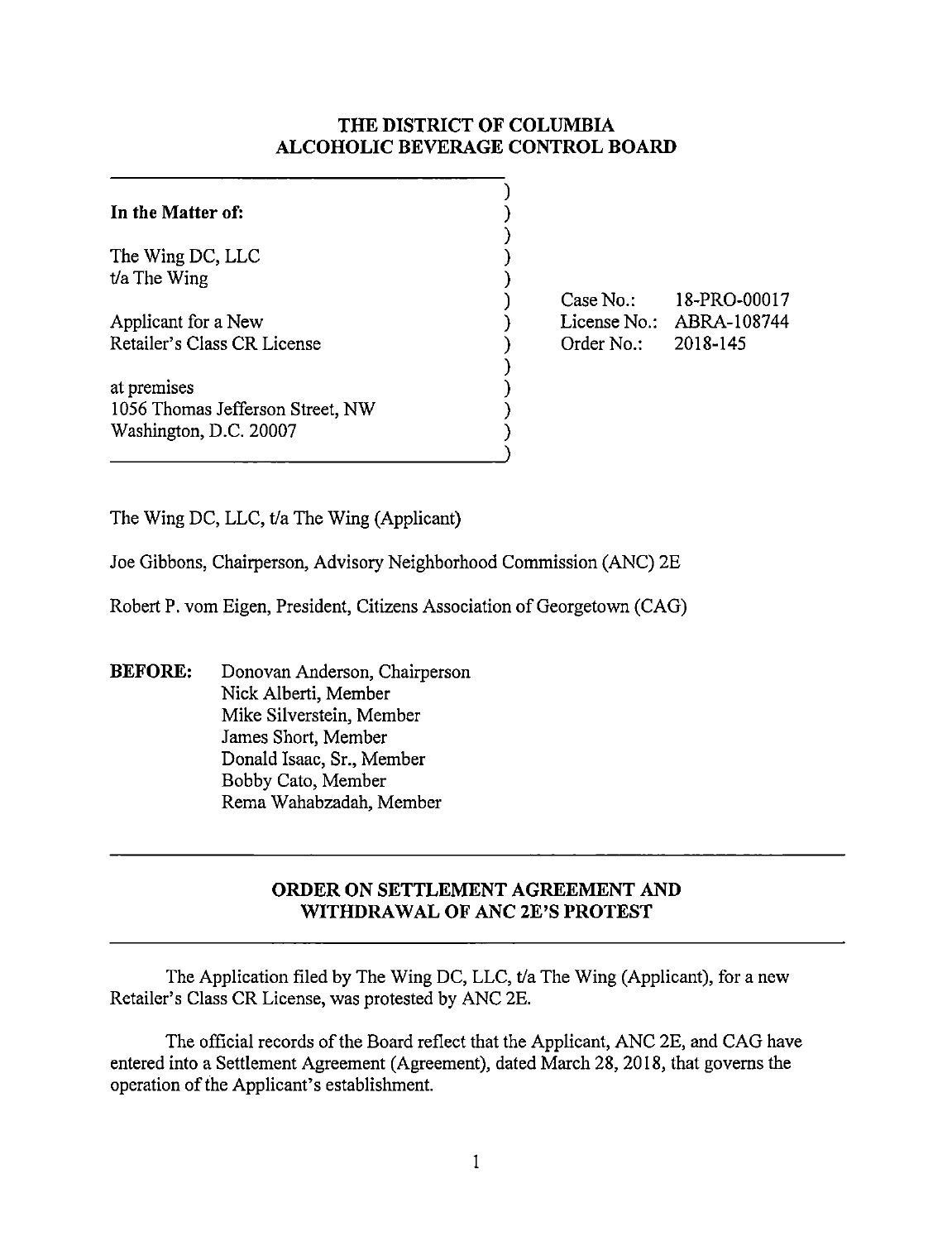The Agreement has been reduced to writing and has been properly executed and filed with the Board. The Applicant; Chairperson Joe Gibbons, on behalf of ANC 2E; and Robert P. vom Eigen, on behalf of CAG; are signatories to the Agreement.

This Agreement constitutes a withdrawal of the Protest filed by ANC 2E.

Accordingly, it is this 4th day of April, 2018, **ORDERED** that:

- I. The Application filed by The Wing DC, LLC, t/a The Wing, for a new Retailer's Class CR License, located at 1056 Thomas Jefferson Street, NW, Washington, D.C., is **GRANTED;**
- 2. The Protest of ANC 2E in this matter is hereby **WITHDRAWN;**
- 3. The above-referenced Settlement Agreement submitted by the Parties to govern the operations of the Applicant's establishment is **APPROVED and INCORPORATED**  as part of this Order; and
- 4. Copies of this Order shall be sent to the Applicant, ANC 2E, and CAG.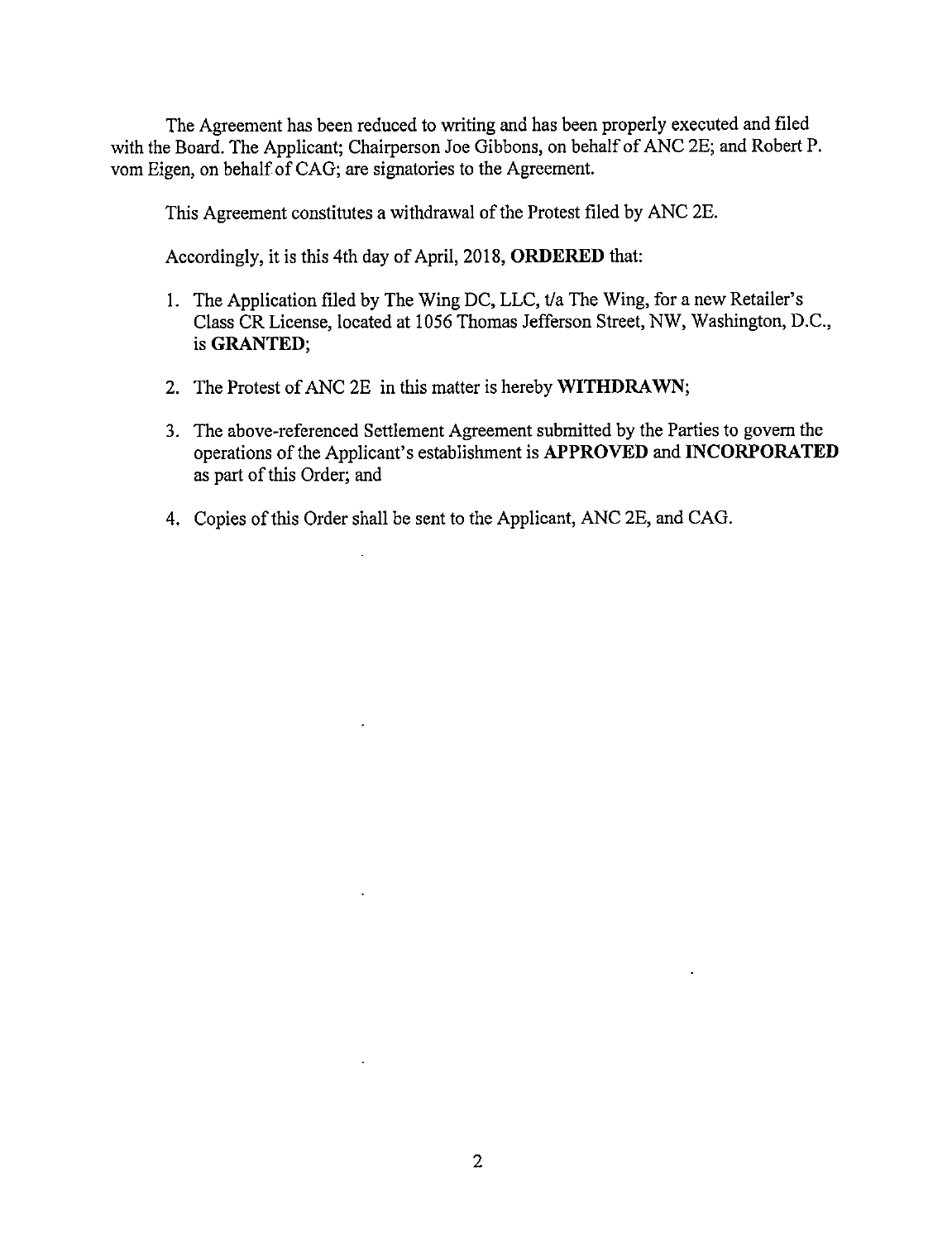District of Columbia

Alcoholic Beverage Control Board<br> **Control Board Property**<br> **Donovan Anderson Chairnerson** 

Donovan Anderson, Chairperson

Nick Alberti, Member  $_{\rm A}$ 

Mike Silverstein, Member

James Short, Member

Donald Isaac, Sr. Member Bobby Cato, Member

Rema Wahabzadah, Member

Pursuant to D.C. Official Code  $\S$  25-433(d)(1), any party adversely affected may file a Motion for Reconsideration of this decision within ten (10) days of service of this Order with the Alcoholic Beverage Regulation Administration, 2000 14<sup>th</sup> Street, N.W., Suite 400S, Washington, DC 20009.

Also, pursuant to section 11 of the District of Columbia Administrative Procedure Act, Pub. L. 90-614, 82 Stat. 1209, D.C. Official Code §2-510 (2001), and Rule 15 of the District of Columbia Court of Appeals, any party adversely affected has the right to appeal this Order by filing a petition for review, within thirty (30) days of the date of service of this Order, with the District of Columbia Court of Appeals, 430 E Street, N.W., Washington, D.C. 20001; (202/879- 1010). However, the timely filing of a Motion for Reconsideration pursuant to 23 DCMR § 1719. 1 (2008) stays the time for filing a petition for review in the District of Columbia Court of Appeals until the Board rules on the motion. See D.C. App. Rule 15(b) (2004).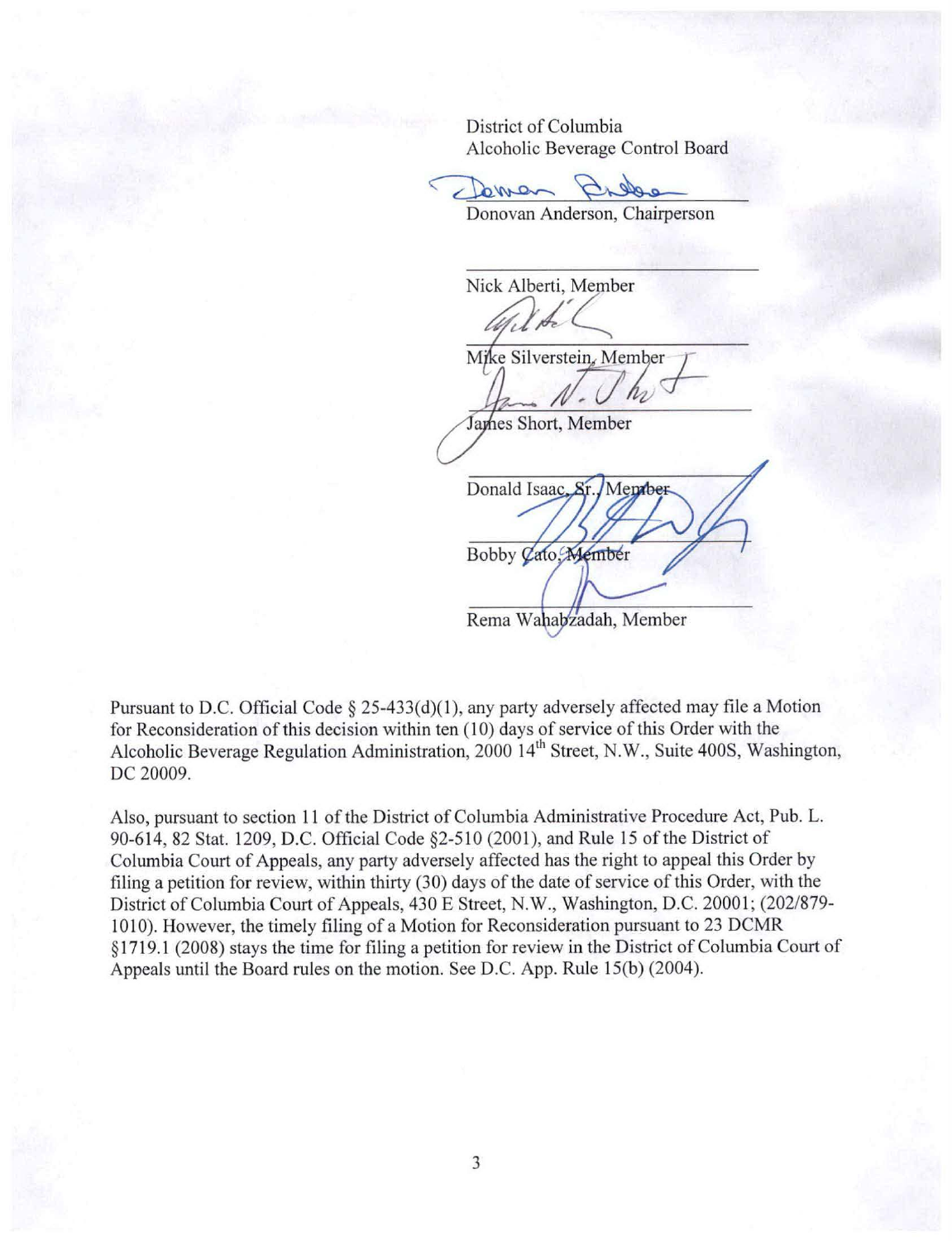### SETTLEMENT AGREEMENT

THIS SETTLEMENT AGREEMENT ("Agreement") is made this ZO day of March, 2018, by and between The Wing DC, LLC Va The Wing ("Applicant"), Advisory Neighborhood Commission 2E ("ANC"), and the Citizens Association of Georgetown ("CAG"), (collectively the "Parties"). **WITNESSETH** 

Whereas, Applicant has applied for a Retailer's Class C license to be located at 1056 Thomas: Jefferson Street, NW (the "Premises);

Whereas, the parties desire to enter into an Agreement whereby the Applicant will agree to adopt certain measures to address concerns of ANC 2E and CAG and to include this Agreement as a formal condition of its application. ANC 2E and CAG will agree to the approval of such license provided that this Agreement is incorporated into the Board's order approving such application.

NOW, THEREFORE, in consideration of the recitals set forth above and the mutual covenants and conditions set forth below, the Parties agree as follows:

1. Hours of Operation. Applicant's hours of operation and sales/service of alcohol shall not exceed the following:

Sunday through Saturday. 8:00 am - 10:00 pm

Notwithstanding the foregoing, Applicant may apply for extended interior hours on holidays, Inauguration week and for other special hours extensions which may be allowed by law.

2. Noise. Applicant acknowledges familiarity with and agrees to comply with all applicable noise control provisions of DC law and regulations, including D.C. Code \$25-725 which prohibits notse from licensed premises of such intensity that it may be heard in any premises other than the licensed establishment.

3. Public Space and Trash. Applicant will make commercially reasonable efforts to maintain the public space adjacent to and in front of the Premises in a clean and orderly manner. Applicant shall use sealable container(s) for trash, food waste, and recycling designed to prevent intrusion by rodents, vermin and other pests, and further agrees to take reasonable measures to keep the containers closed and sealed when waste is not being disposed. Applicant shall take reasonable measures to ensure that the trash be taken off the public space no later than 8:00am. The trash bins shall not be visible from C&O Canal.

4. Rais and Vermin. Applicant shall enter into a past control contract with a licensed pest, control company containing commercially reasonable terms. Contracted control services shall be performed no less than quarterly.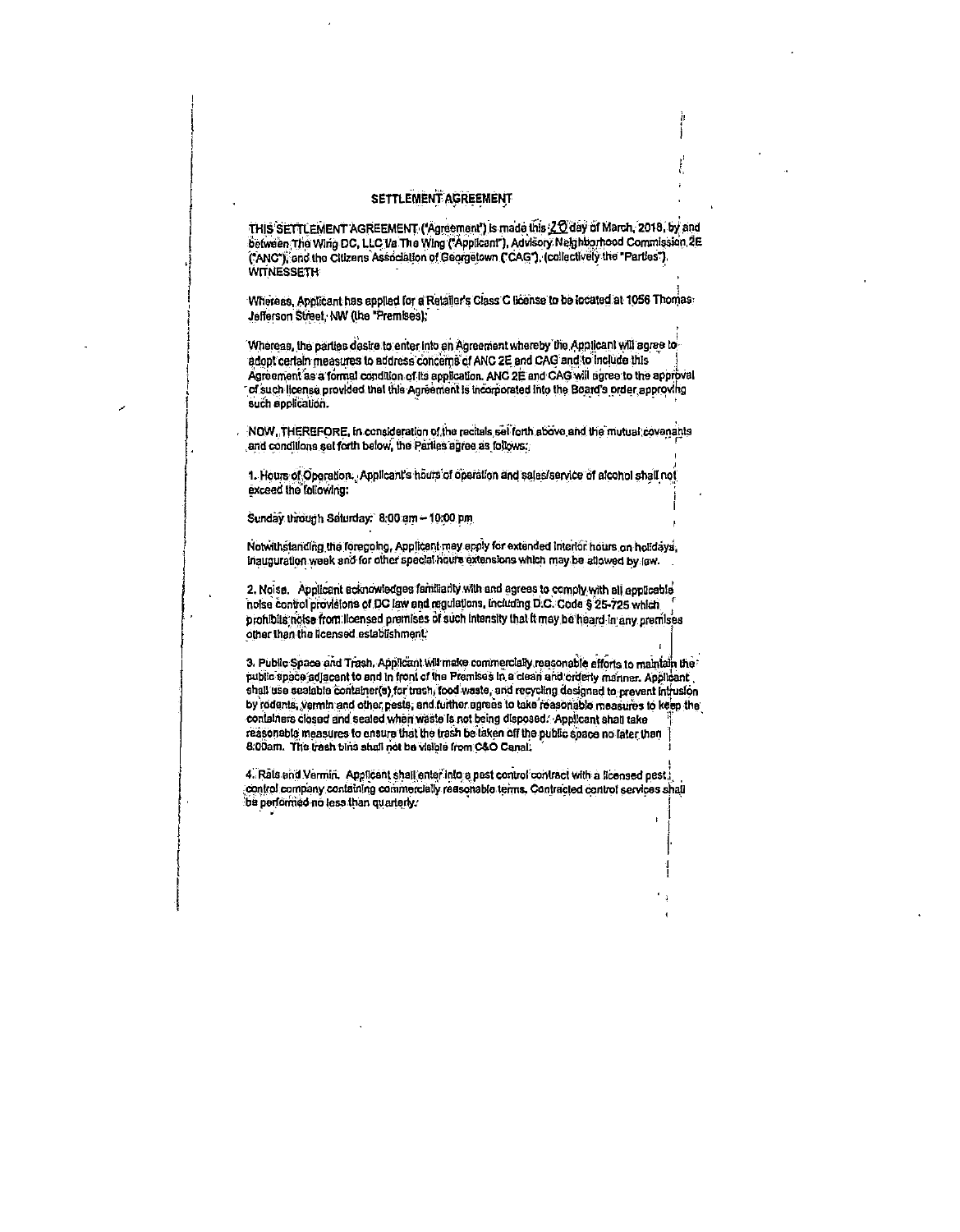5. Construction of Agreement. Any reference to specific laws and regulations in this Agreement is meant for informational purposes only. The parties do not intend for a violation of any DC law or regulation to also be considered a per se violation of this Agreement.

6. Deliveries. Applicant shall make commercially reasonable efforts to require its vendors to make all deliveries of food, beverages, and supplies, with the exception of pastries and baked, goods, between the hours of 8:30am and 4:00pm.

7. Notice and Opportunity to Cure. In the event that either party is in breach of this Agreement, the breaching-party shall be entitled to reasonable notice and opportunity to cure in the form of, thirty (30) days notice before the non-breaching party can seek enforcement of the Agreement. If the breaching-party fails to cure within thirty (30) days, (or, with respect to a breach which reasonably requires more than 30-days to cure, fails to commence cure of such breach and diligently pursues such cure), then the non-breaching party shall be entitled to file a complaint with the ABC Board pursuant to D.C. Official Code § 25-447.

 $\mathbf{r}$ 

If to Applicant: The Wing DC, LLC t/a The Wing 1056 Thomas Jefferson Street, NW Washington, DC 20007 Attn: Lauren Kassan Phone: 202-902-9464 e-mail: lauren@the-wing.com

If to ANC: Advisory Neighborhood Commission 2E P.O. Box 77876 Washington, DC 20013-7787 Attn: Joe Gibbons, Chair Phone: 202-836-2239 e-mail: 2e02@anc.dc.gov

### If to CAG:

Citizens Association of Georgetown 1365 Wisconsin Avenue, Suite 200 Washington, DC 20007 Attn: Karen Cruse

B. Protest withdrawn. Upon execution of this Agreement by the Parties, the ANC and CAG shall withdraw its protests of the Applicant's pending license application.